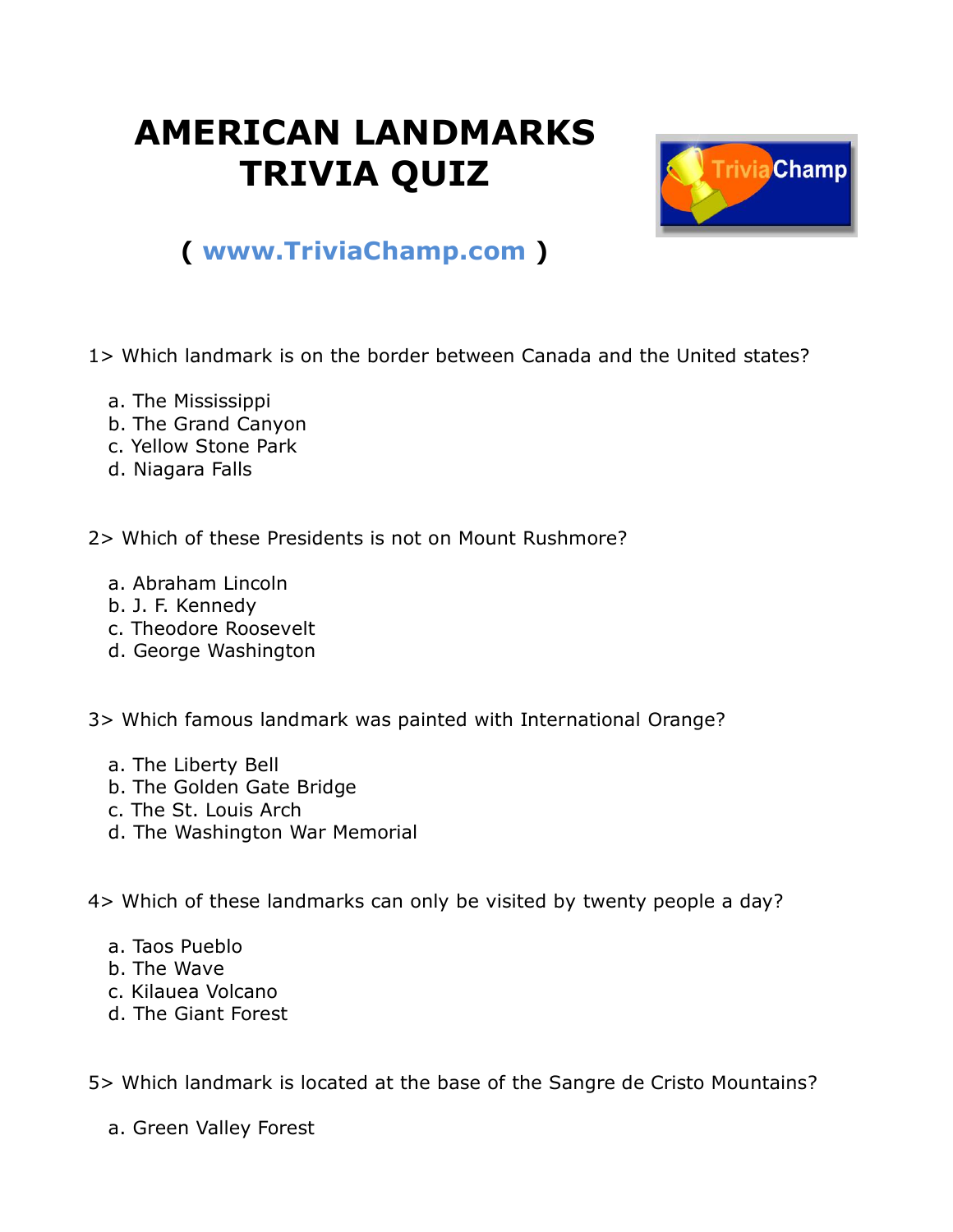- b. Carlsbad Cavern
- c. Clingmans Dome
- d. Taos Pueblo

6> Which state would you have to visit if you wanted to see Clingmans Dome?

- a. Nevada
- b. Kentucky
- c. Georgia
- d. Tennessee

7> Which incredible landmark plays the music for "Viva Las Vegas" and "Singing in the Rain"?

- a. Cape Hatteras Lighthouse
- b. Cloud Gale
- c. The Fountain of Bellagio
- d. River Walk

8> Which modern landmark was given the nickname "The Bean"?

- a. The Cloud Gate
- b. Stone Arch Bridge
- c. Carmel Mission
- d. Boston Common

9> Which landmark was opened to cyclists and pedestrians in 1994?

- a. Acoma Pueblo
- b. The Statue of Liberty
- c. Expedition Island
- d. Stone Arch Bridge

10> In which state would you find Independence Rock?

- a. Wyoming
- b. Alaska
- c. Colorado
- d. New Mexico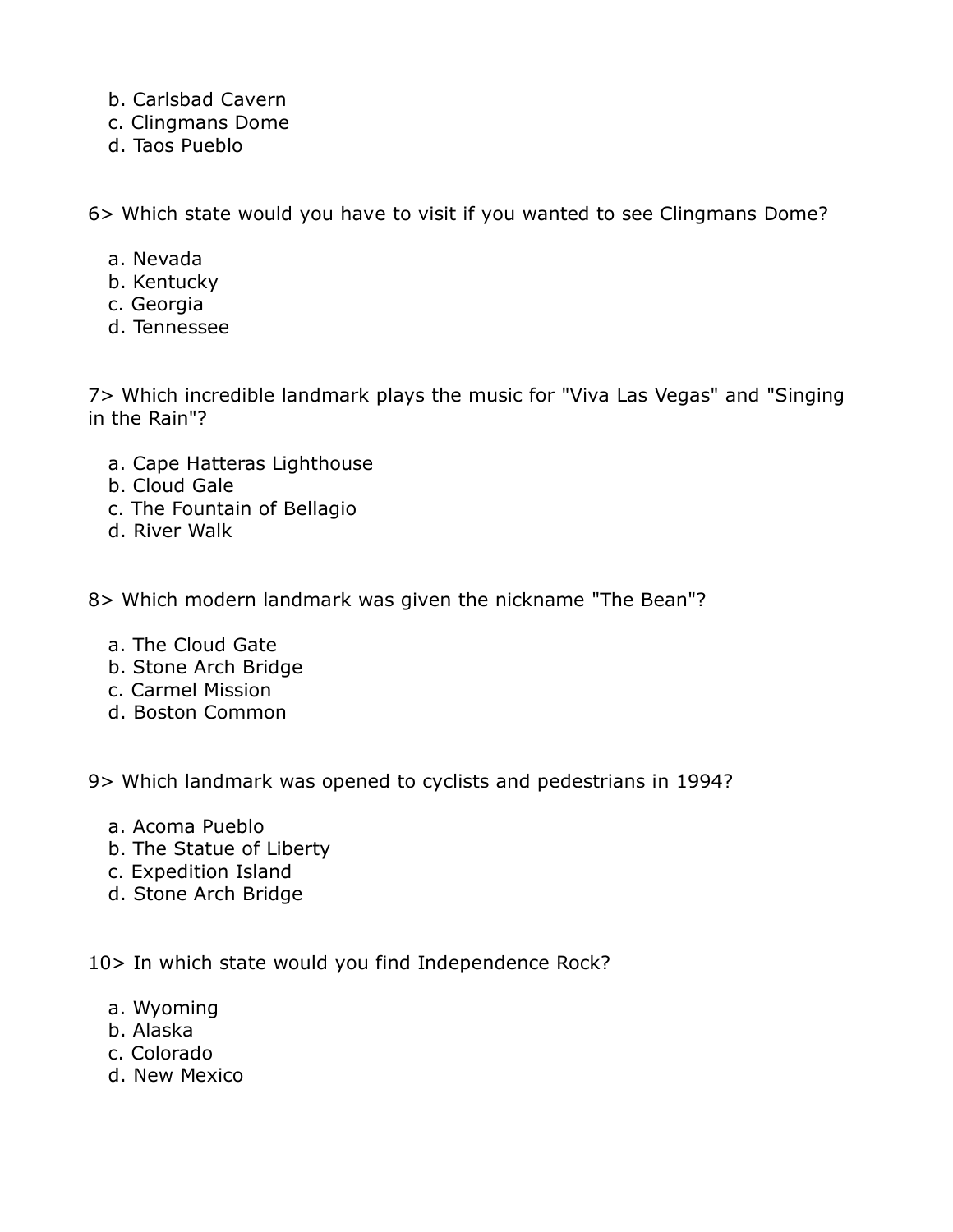11> What is the Lone Star, in Iowa?

- a. A tow boat
- b. A historical building
- c. A waterfall
- d. A bridge

12> What is the name of the world's first successful oil well?

- a. Johnson Oil Well
- b. Schmidt Oil Well
- c. Ford Oil Well
- d. Drake Oil Well

13> Where is the tallest lighthouse in the United States?

- a. Oak Park
- b. Bishop hill
- c. Buxton
- d. Madison

14> Where is Lincoln Tomb?

- a. Charlottetown
- b. Springfield
- c. Ellis Grove
- d. Boston

15> What is the name of the historical landmark where Rudyard Kipling wrote the Jungle Book?

- a. Ticonderoga
- b. Rokeby
- c. Gannagaro
- d. Naulakha

16> In which national park would you find the Ahwahnee?

- a. Yosemite National Park
- b. Big Bend National Park
- c. Olympic National Park